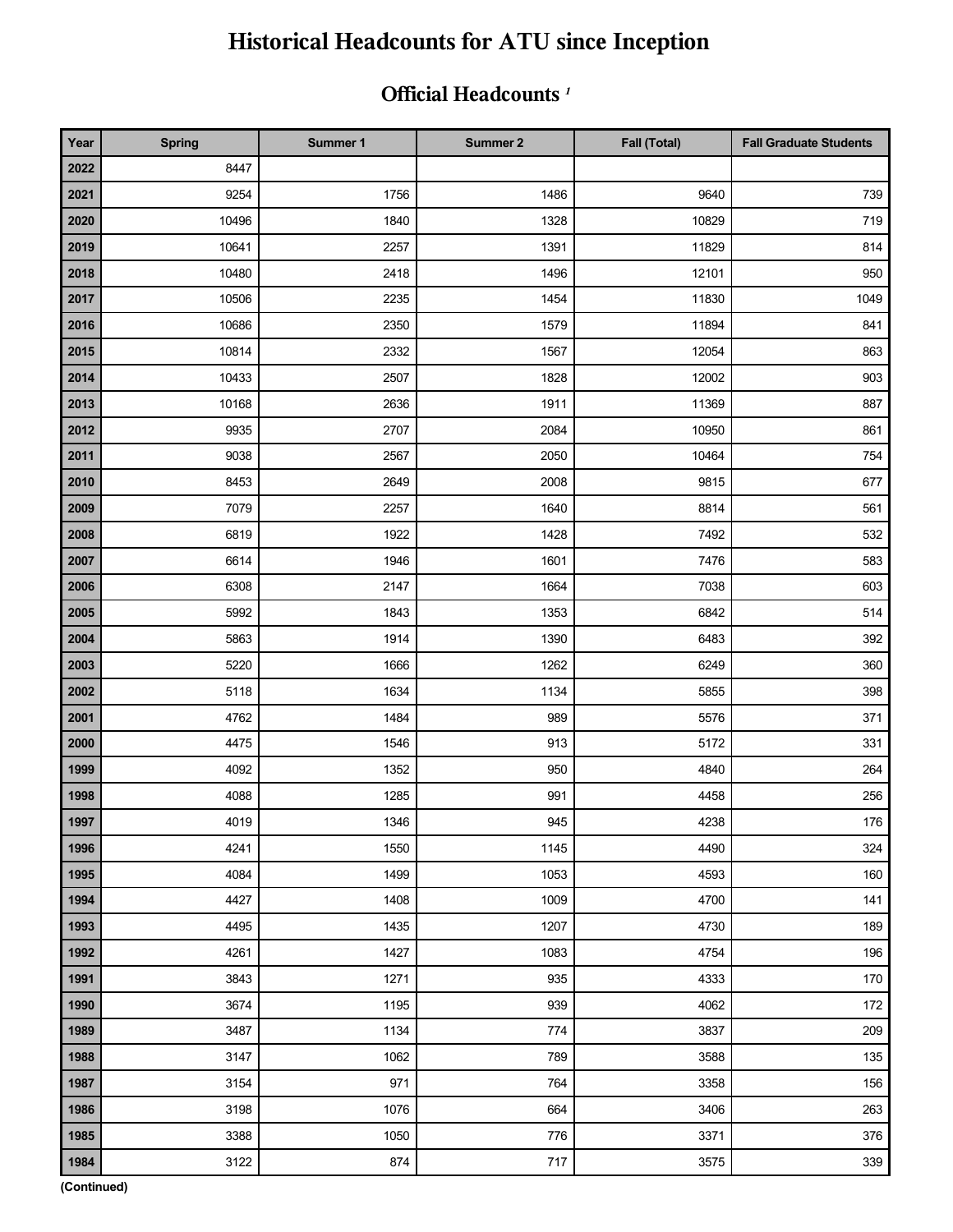#### **Official Headcounts** *<sup>1</sup>*

| Year | <b>Spring</b> | Summer 1 | Summer 2 | Fall (Total) | <b>Fall Graduate Students</b> |
|------|---------------|----------|----------|--------------|-------------------------------|
| 1983 | 3088          | 1090     | 746      | 3362         | 141                           |
| 1982 | 2964          | 903      | 725      | 3267         | 94                            |
| 1981 | 2950          | 860      | 719      | 3255         | 135                           |
| 1980 | 2843          | 816      | 709      | 3171         | 146                           |
| 1979 | 2602          | 785      | 697      | 2998         | 152                           |
| 1978 | 2390          | 735      | 618      | 2682         | 141                           |
| 1977 | 2299          | 785      | 687      | 2679         | 157                           |
| 1976 | 2142          | 843      | 726      | 2524         | 122                           |
| 1975 | 1968          | 713      | 656      | 2310         |                               |
| 1974 | 2059          | 656      | 496      | 2141         |                               |
| 1973 | 2052          | 696      | 536      | 2168         |                               |
| 1972 | 2271          | 733      | 610      | 2275         |                               |
| 1971 | 2275          | 818      | 697      | 2525         |                               |
| 1970 | 2340          | 849      | 726      | 2497         |                               |
| 1969 | 2252          | 858      | 748      | 2540         |                               |
| 1968 | 2293          | 909      | 795      | 2530         |                               |
| 1967 | 2072          | 707      | 604      | 2502         |                               |
| 1966 | 2018          | 601      | 532      | 2326         |                               |
| 1965 |               |          |          | 2233         |                               |
| 1964 |               |          |          | 1814         |                               |
| 1963 | 1391          |          |          | 1695         |                               |
| 1962 | 1244          | 488      | 398      | 1494         |                               |
| 1961 | 1295          | 506      | 366      | 1351         |                               |
| 1960 | 1193          | 462      | 336      | 1381         |                               |
| 1959 | 1162          | 461      | 379      | 1241         |                               |
| 1958 | 999           | 441      | 320      | 1204         |                               |
| 1957 |               |          | 287      | 1067         |                               |

Official headcounts have been obtained from the registrar's office, the ATU-ADHE database, audit reports, and budget reports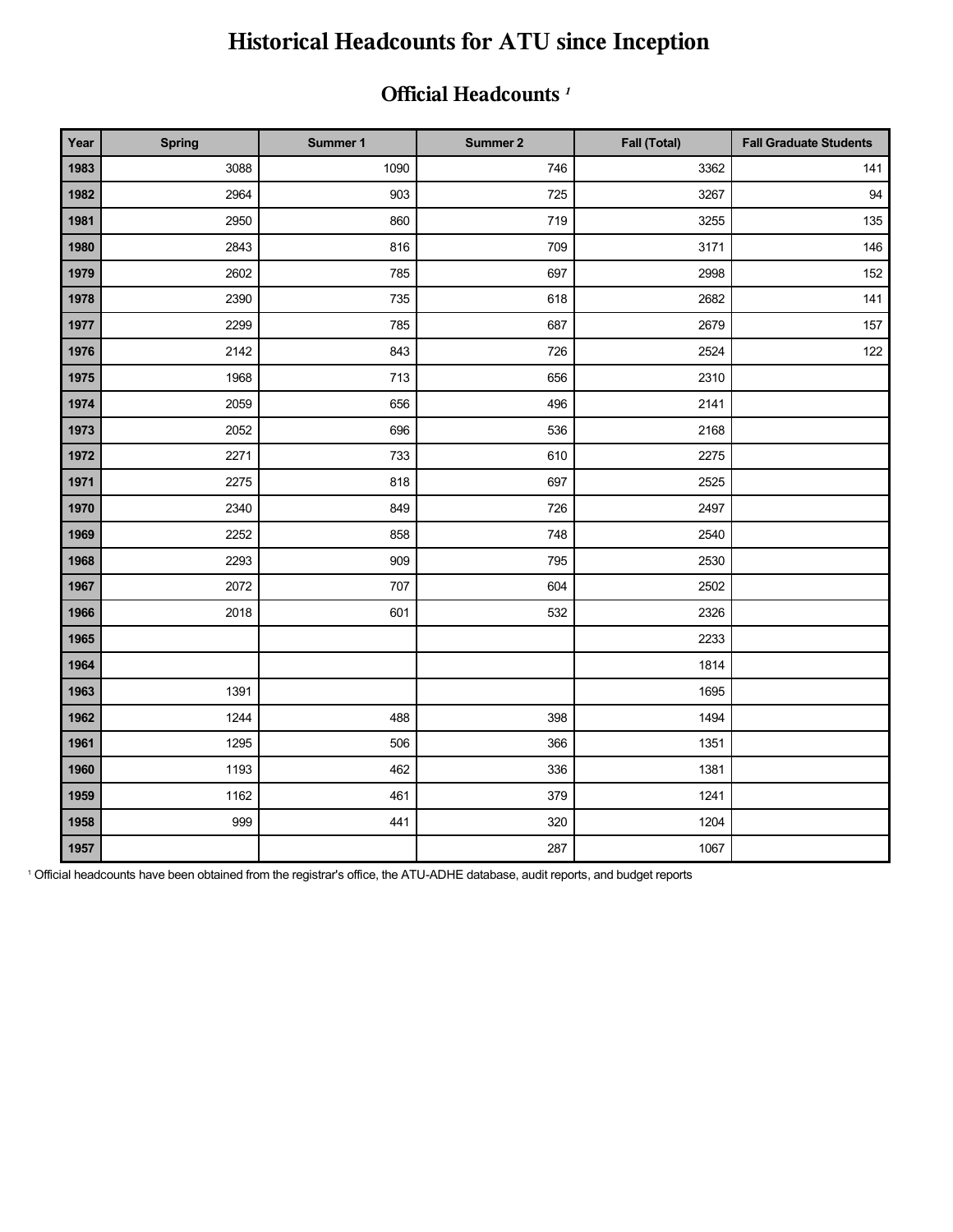## **Unofficial Headcounts** *<sup>2</sup>*

| Year        | <b>Fall Headcount</b> |  |  |  |  |
|-------------|-----------------------|--|--|--|--|
| 1956        | 1029                  |  |  |  |  |
| 1955        | 1018                  |  |  |  |  |
| 1954        | 983                   |  |  |  |  |
| 1953        | 854                   |  |  |  |  |
| 1952        | 765                   |  |  |  |  |
| 1951        | 643                   |  |  |  |  |
| 1950        | 912                   |  |  |  |  |
| 1949        | 1072                  |  |  |  |  |
| 1948        | 1159                  |  |  |  |  |
| 1947        | 1401                  |  |  |  |  |
| 1946        | 1493                  |  |  |  |  |
| 1945        | 687                   |  |  |  |  |
| 1944        | 164                   |  |  |  |  |
| 1943        | 133                   |  |  |  |  |
| 1942        | 328                   |  |  |  |  |
| 1941        | 613                   |  |  |  |  |
| 1940        | 758                   |  |  |  |  |
| 1939        | 732                   |  |  |  |  |
| 1938        | 690                   |  |  |  |  |
| 1937        | 571                   |  |  |  |  |
| 1936        | 591                   |  |  |  |  |
| 1935        | 555                   |  |  |  |  |
| 1934        | 457                   |  |  |  |  |
| 1933        | 457                   |  |  |  |  |
| 1932        | 447                   |  |  |  |  |
| 1931        | 445                   |  |  |  |  |
| 1930        | 583                   |  |  |  |  |
| 1929        | 482                   |  |  |  |  |
| 1928        | 476                   |  |  |  |  |
| 1927        | 384                   |  |  |  |  |
| 1926        | 369                   |  |  |  |  |
| 1925        |                       |  |  |  |  |
| 1924        | 400                   |  |  |  |  |
| 1923        |                       |  |  |  |  |
| 1922        | 426                   |  |  |  |  |
| 1921        | 432                   |  |  |  |  |
| 1920        |                       |  |  |  |  |
| 1919        | 300                   |  |  |  |  |
| 1918        | 135                   |  |  |  |  |
| (Continued) |                       |  |  |  |  |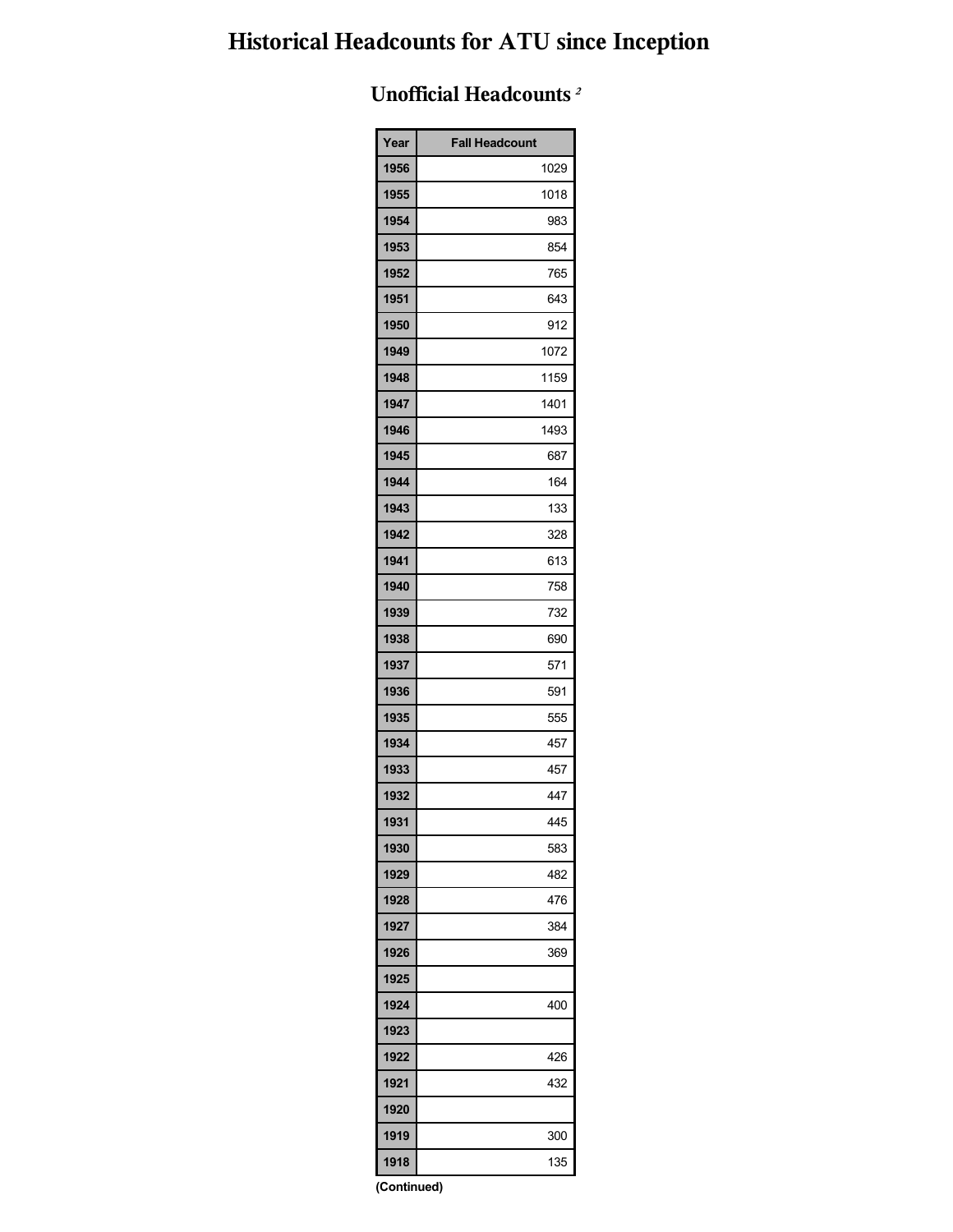#### **Unofficial Headcounts** *<sup>2</sup>*

| Year | <b>Fall Headcount</b> |
|------|-----------------------|
| 1917 | 110                   |
| 1916 |                       |
| 1915 |                       |
| 1914 | 350                   |
| 1913 | 350                   |
| 1912 |                       |
| 1911 |                       |
| 1910 | 186                   |

 All unofficial headcounts have been provided by Kenneth R. Walker through his book History of Arkansas Tech University 1909-1990 Appendices XXVII and XXVIII.